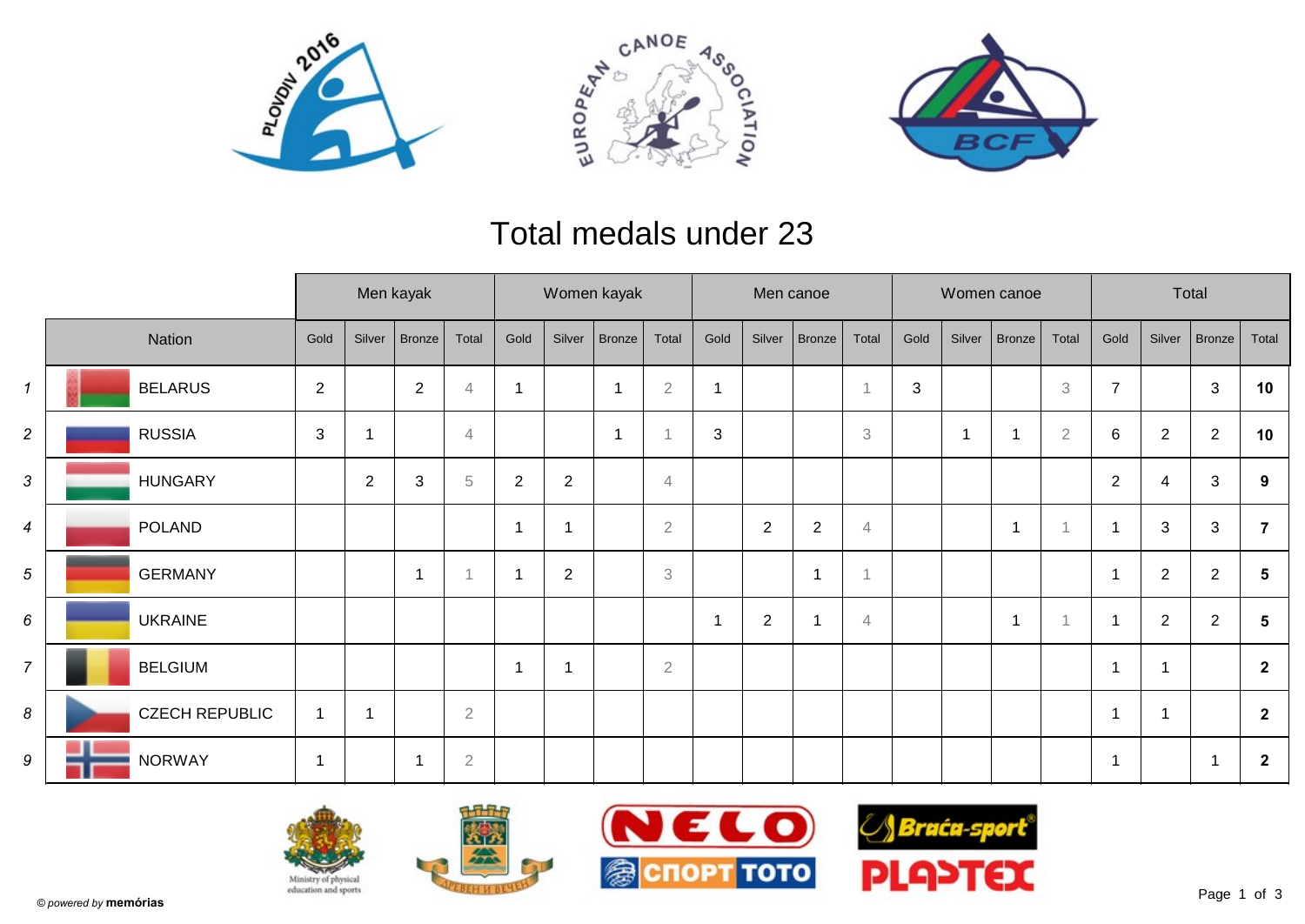





## Total medals under 23

|    |  | Men kayak       |                |                |        | Women kayak |      |        |                  |                | Men canoe |        |               |                |      | Women canoe    |        | Total          |      |                |                |                      |
|----|--|-----------------|----------------|----------------|--------|-------------|------|--------|------------------|----------------|-----------|--------|---------------|----------------|------|----------------|--------|----------------|------|----------------|----------------|----------------------|
|    |  | Nation          | Gold           | Silver         | Bronze | Total       | Gold | Silver | Bronze           | Total          | Gold      | Silver | <b>Bronze</b> | Total          | Gold | Silver         | Bronze | Total          | Gold | Silver         | Bronze         | Total                |
| 10 |  | <b>ITALY</b>    | $\overline{1}$ |                |        | -1          |      |        |                  |                |           |        |               |                |      |                |        |                |      |                |                |                      |
| 11 |  | LITHUANIA       |                |                |        |             |      |        |                  |                | -1        |        |               | $\overline{1}$ |      |                |        |                |      |                |                | $\mathbf 1$          |
| 12 |  | <b>ROMANIA</b>  |                |                |        |             |      |        | $\boldsymbol{2}$ | $\overline{2}$ |           |        |               |                |      | $\overline{2}$ |        | $\overline{2}$ |      | $\overline{2}$ | $\sqrt{2}$     | 4                    |
| 13 |  | LATVIA          |                | $\overline{2}$ |        | $\sqrt{2}$  |      |        |                  |                |           |        |               |                |      |                |        |                |      | 2              |                | $\mathbf{2}$         |
| 14 |  | <b>MOLDOVA</b>  |                |                |        |             |      |        |                  |                |           | 1      |               | $\sqrt{2}$     |      |                |        |                |      | 1              |                | $\mathbf{2}$         |
| 15 |  | <b>SERBIA</b>   |                | 1              |        | $\sqrt{2}$  |      |        |                  |                |           |        |               |                |      |                |        |                |      | 1              | 1              | $\mathbf{2}$         |
| 16 |  | <b>BULGARIA</b> |                | -1             |        | -1          |      |        |                  |                |           |        |               |                |      |                |        |                |      | $\mathbf 1$    |                | $\blacktriangleleft$ |
| 17 |  | PORTUGAL        |                |                |        |             |      |        |                  |                |           | 1      |               | $\overline{1}$ |      |                |        |                |      | $\mathbf 1$    |                |                      |
| 18 |  | <b>DENMARK</b>  |                |                |        |             |      |        | -1               |                |           |        |               |                |      |                |        |                |      |                | $\overline{1}$ | -1                   |